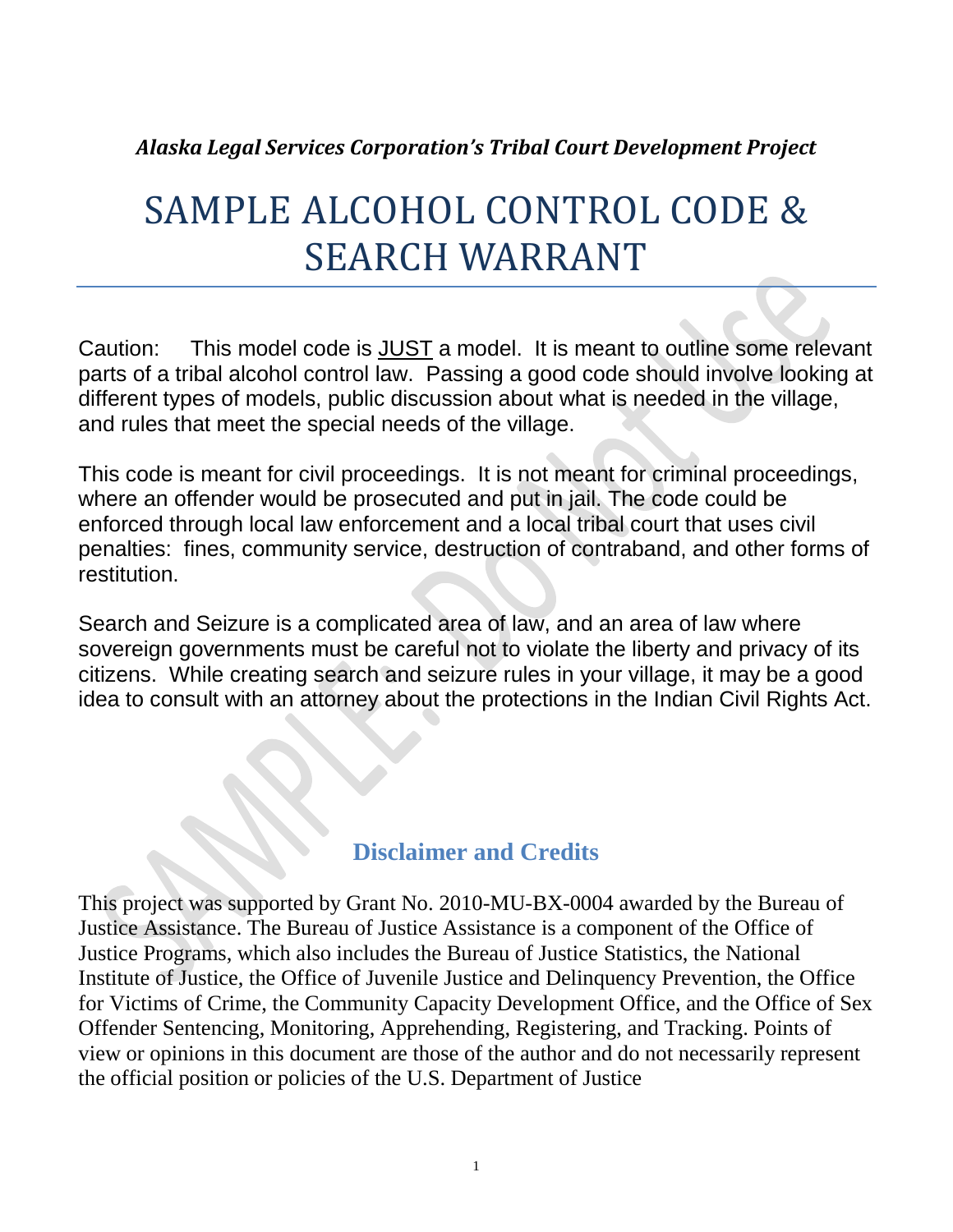## **ALCOHOL CONTROL**

Section 1. Purpose

The purpose of this ordinance is to promote the health and welfare of the VILLAGE tribal members and to protect the future generations of the VILLAGE people.

Section 2. Prohibition of Importation

No person or persons shall manufacture, transport to, or cause to be transported to the VILLAGE, intoxicating liquor for the purpose of selling or consuming such liquor within the VILLAGE.

Section 3. Prohibition of Possession

No person will possess, by consumption or otherwise, intoxicating liquor within the VILLAGE.

Section 4. Driving Under the Influence of Alcohol

No person may operate any type of motor vehicle within the VILLAGE while under the influence of alcohol.

Section 5. Complaints and Enforcement

This ordinance shall be enforced by the VILLAGE tribal court as a civil matter under the procedures outlined in the tribal court code. In addition to the tribal court's civil enforcement, cases may be referred to the Alaska Department of Public Safety or the Alaska State Court system for prosecution of violations of the state local option law prohibiting sale and important of alcohol which is in effect in VILLAGE.

The tribal court is authorized to impose the following civil penalties, as appropriate for violations of this ordinance:

- a. A fine payable to the tribal council up to \$1,000 or restitution.
- b. Community work service up to 100 hours.
- c. Destruction of all alcohol and any items used to manufacture alcohol.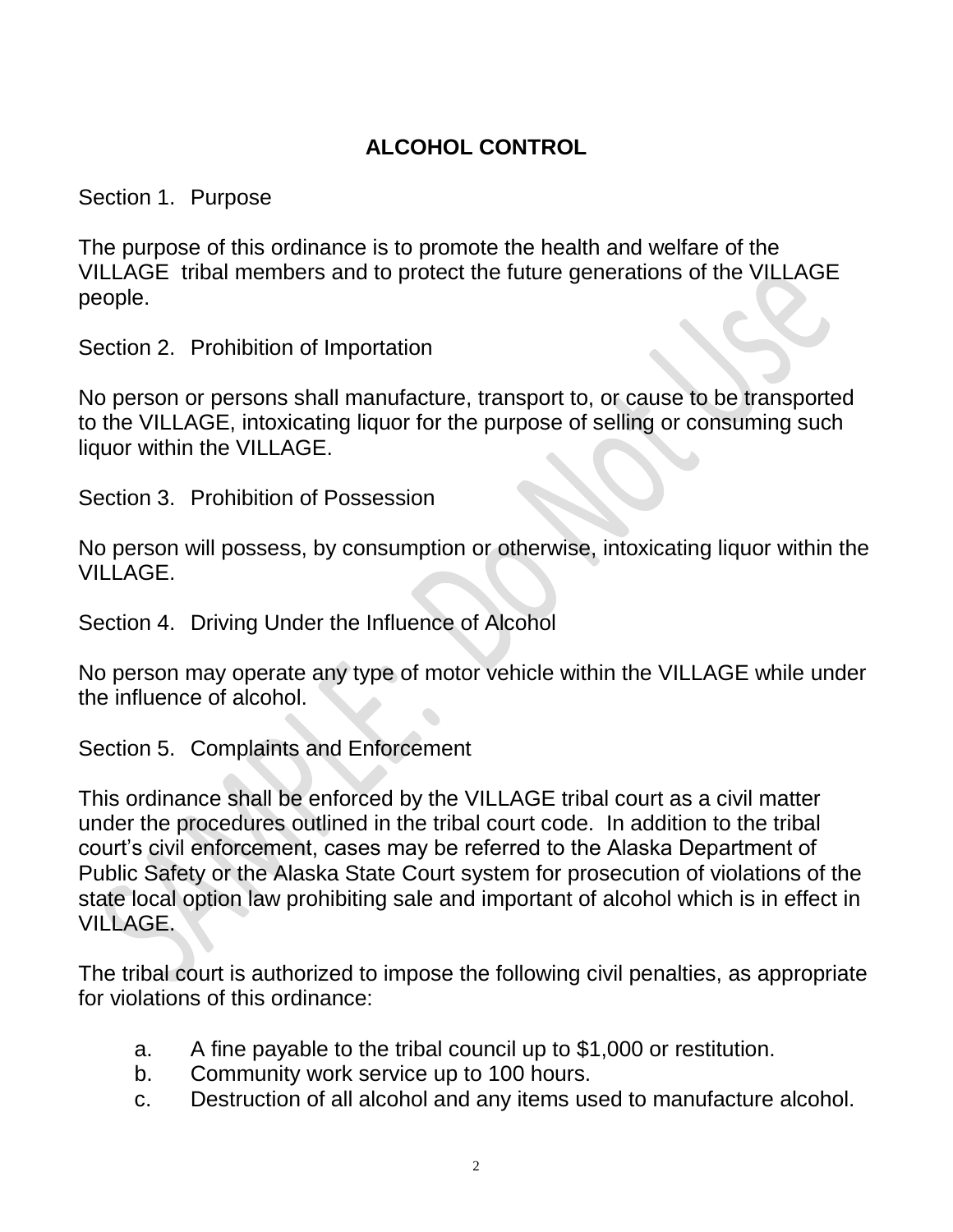| Village of |  |
|------------|--|
| T 1 1 1 1  |  |

Tribal Court

# **AFFIDAVIT FOR SEARCH WARRANT**

**CASE NO.**

### **TO ANY PEACE OFFICER:**

 $I, \underline{\hspace{1cm}}$  ,  $\underline{\hspace{1cm}}$  ,  $\underline{\hspace{1cm}}$  ,  $\underline{\hspace{1cm}}$  ,  $\underline{\hspace{1cm}}$  ,  $\underline{\hspace{1cm}}$  (title or position) swear to the attached affidavit regarding the following:

1. The person, place or thing to be searched is described as and is located at:

Address: Side of Street: Cross Streets: Building Type: Description of Building(s):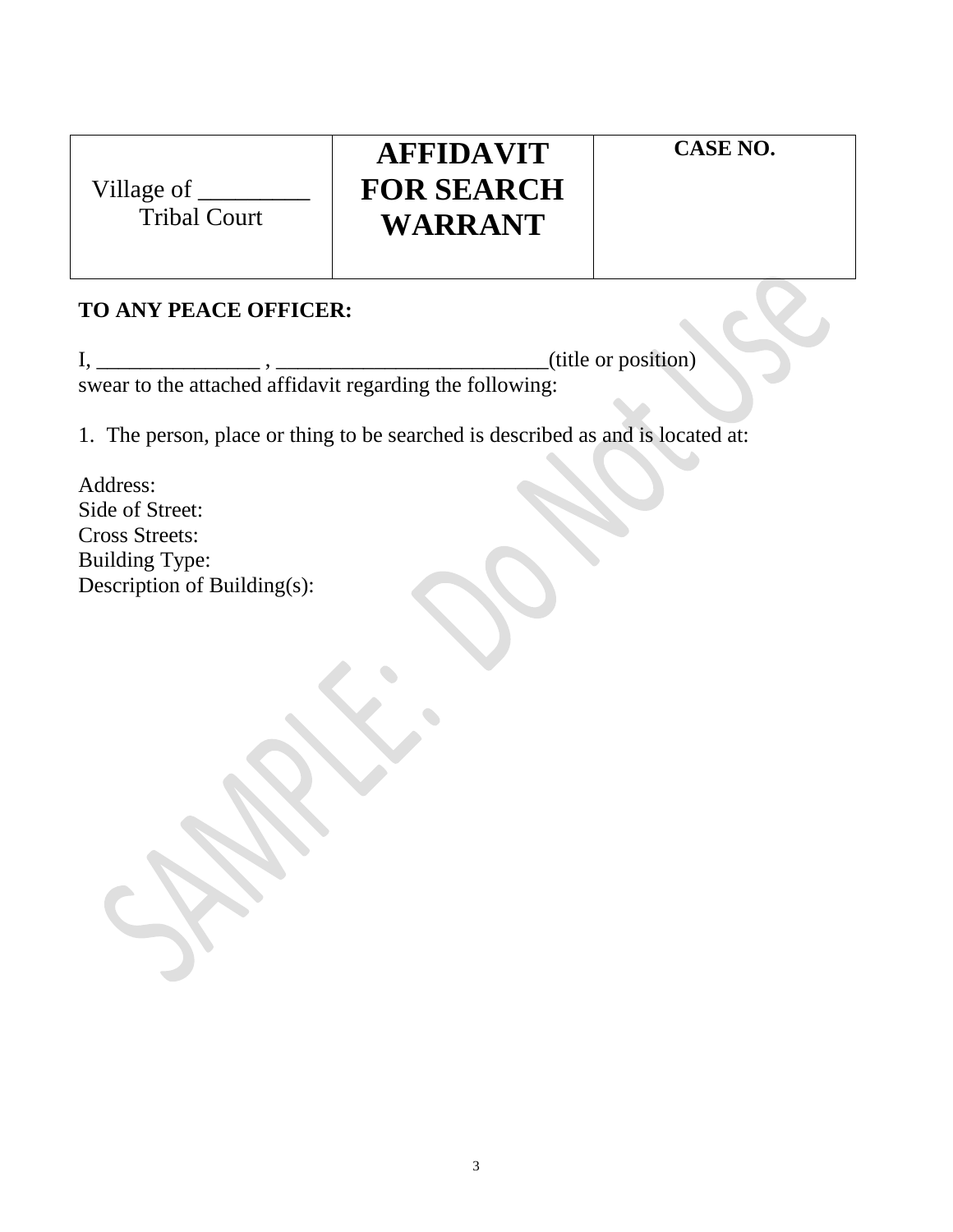The search is also to include any and all outbuildings, garages and vehicles on the property during the execution of this search warrant.

- 2. The property to be searched for and seized, if found, is specifically described as:
- All alcoholic beverages and containers.
- □ All suspected controlled substances.
- □ All records indicating the sale of alcoholic beverages.
- $\Box$  All records indicating the sale of controlled substances.
- $\Box$  All items used in the possession or consumption, storage or concealment, manufacture or distribution or delivery of alcohol beverages.
- $\Box$  All items used in the possession or consumption, storage or concealment, manufacture or distribution or delivery of controlled substances.
- $\Box$  Other evidence of activity that is illegal under tribal law, or would provide evidence of activity that is illegal under tribal law:



3. The FACTS establishing cause for the search are:

[*Describe years and type of experience as a police officer or other official, relevant training, and why you believe there is evidence of illegal activity at this place with AS MUCH DETAIL AS POSSIBLE. If relevant, include reports and observations, like those below*]

 Affiant received information on \_\_\_\_\_\_\_\_\_\_\_\_\_\_\_\_\_\_\_\_ at \_\_\_\_\_\_\_\_\_\_am/pm from an area resident who reported

\_\_\_\_\_\_\_\_\_\_\_\_\_\_\_\_\_\_\_\_\_\_\_\_\_\_\_\_\_\_\_\_\_\_\_\_\_\_\_\_\_\_\_\_\_\_\_\_\_\_\_\_\_\_\_\_\_\_\_\_\_\_\_.

 On \_\_\_\_\_\_\_\_\_\_\_\_\_\_\_\_\_\_\_\_\_\_\_\_ at \_\_\_\_\_\_\_ am/pm, myself and/or insert officer name conducted surveillance in the area of listed property/residence and observed the following activities: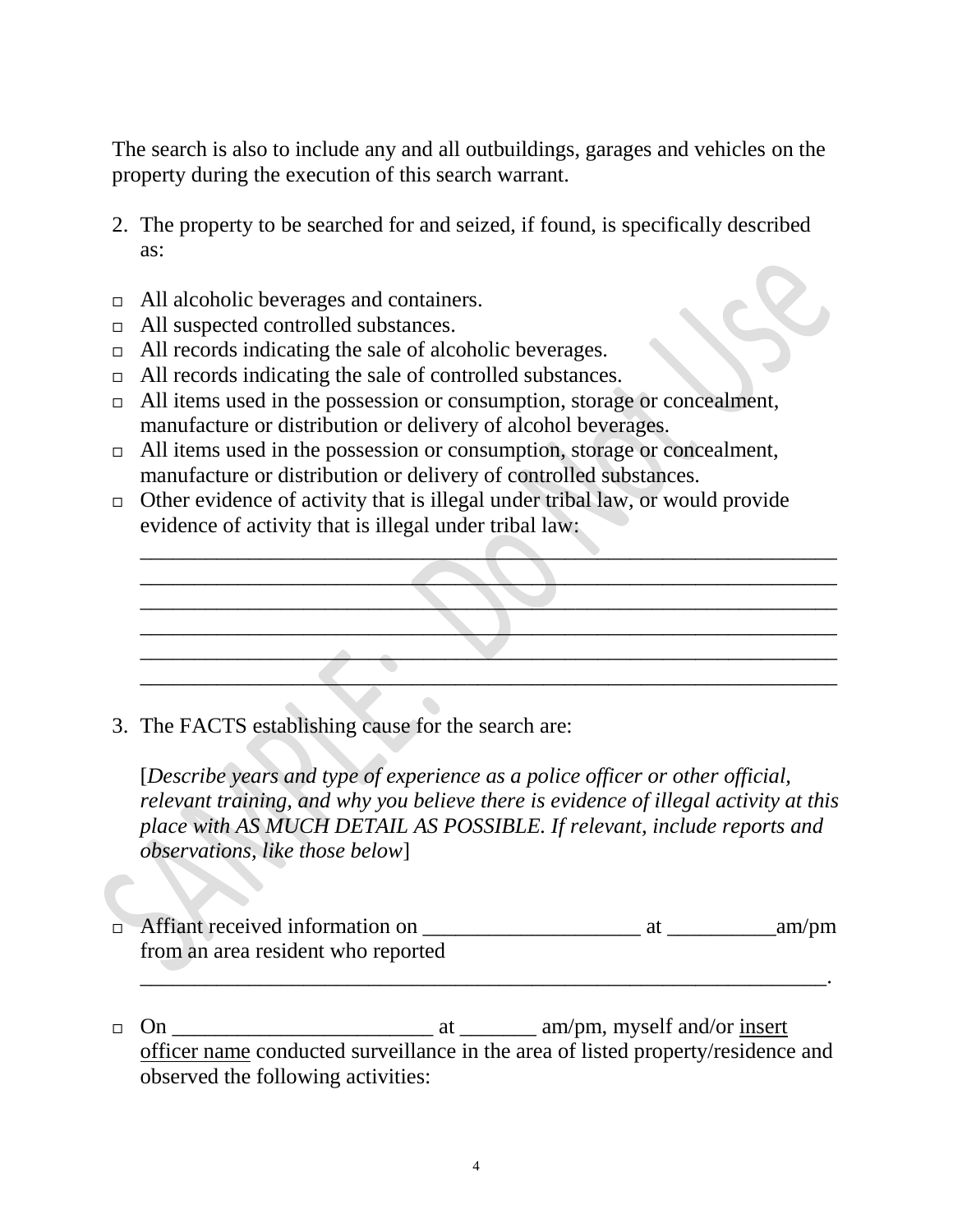- Alcohol containers in the area
- $\Box$  Persons who appeared to be under the age of 21 in possession or under the influence of alcohol
- $\Box$  Persons who appeared to be under the influence of a controlled substance

\_\_\_\_\_\_\_\_\_\_\_\_\_\_\_\_\_\_\_\_\_\_\_\_\_\_\_\_\_\_\_\_\_\_\_\_\_\_\_\_\_\_\_\_\_\_\_\_\_\_\_\_\_\_\_\_\_\_\_\_\_

- $\Box$  Loud music coming from the residence/property
- **D** Other:

The Officer then informed me of these observations.

| Signature                                          |  |  |
|----------------------------------------------------|--|--|
| Date:                                              |  |  |
| Subscribed and sworn to before me on (insert date) |  |  |
| Notary's Signature:                                |  |  |